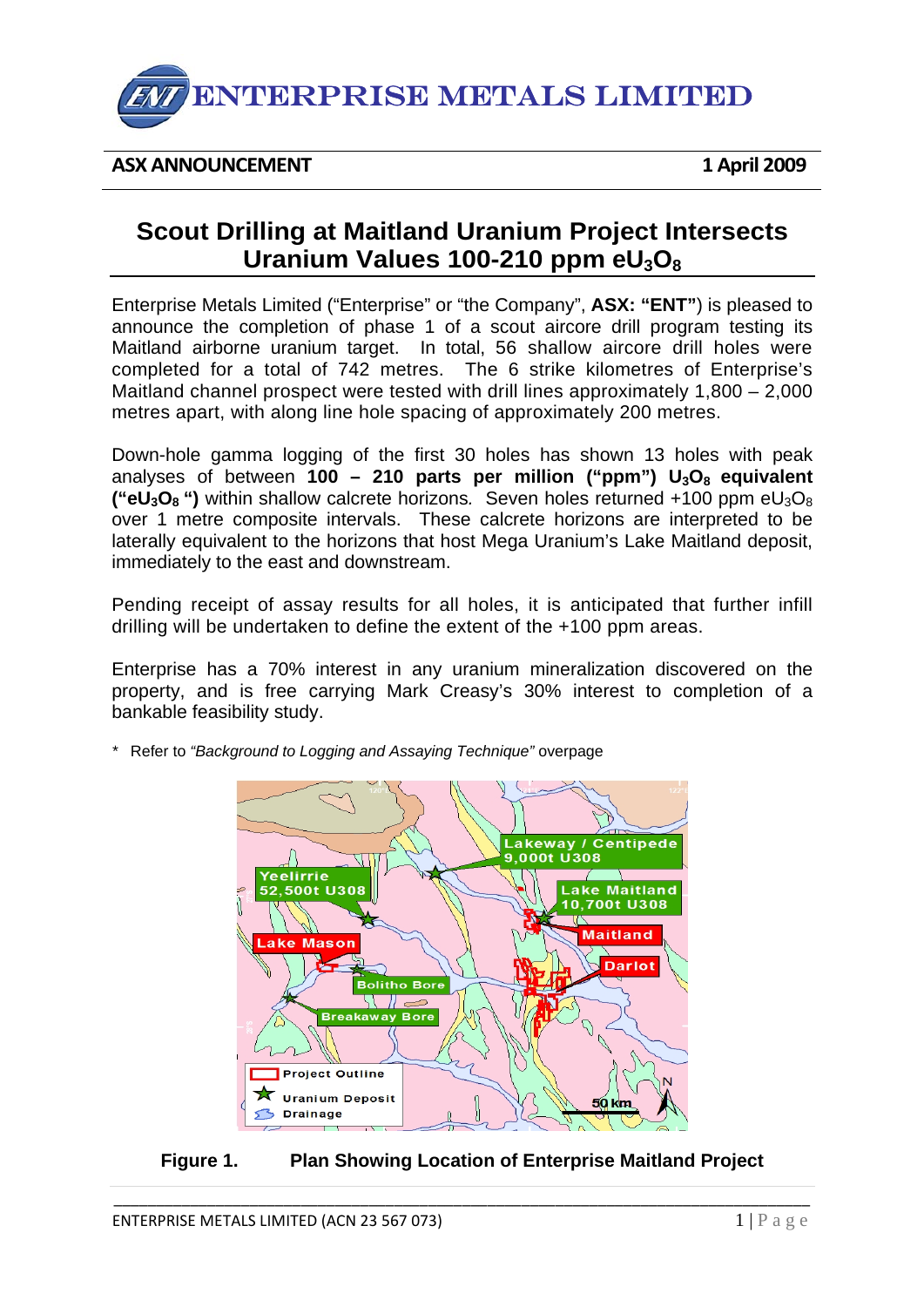

#### **Introduction**

Enterprise's Maitland project area covers the Lake Maitland drainage channel as it transgresses the Yandal greenstone belt from west to east. Airborne radiometric data over the area displays a prominent uranium anomaly over both Enterprise's tenements and Mega Uranium's deposit.

#### **Work Completed**

In March 2009, an air-core drilling program commenced over Enterprise's Maitland channel prospect. The drilling was conducted by *GemUp Drilling* using a tractor mounted air-core drilling rig, and was supervised by a geologist and geophysicist A total of 56 holes were drilled for a total of 742 metres. All holes were PVC cased and capped at both ends to enable later down-hole gamma logging.

Down-hole gamma logging of the first 30 holes (MAAC001-MAAC030) has now been completed by *Down Under Surveys*, and the anomalous  $+100$  ppm  $eU_3O_8$  results in the first 30 holes are shown below in Table 1.

| <b>Hole</b><br><b>Number</b> | Easting*<br>(m) | Northing*<br>(m) | Down Hole<br><b>Depth</b><br>(m) | Gamma<br><b>Counts/second</b><br>(cps) | eU308*<br>(ppm) |
|------------------------------|-----------------|------------------|----------------------------------|----------------------------------------|-----------------|
| MAAC001                      | 305998          | 6993087          | 3.19                             | 238.89                                 | 104             |
| MAAC002                      | 305800          | 6993100          | 0.48                             | 282.22                                 | 123             |
| MAAC015                      | 304100          | 6997000          | 4.86                             | 234.15                                 | 102             |
| MAAC016                      | 304107          | 6996801          | 9.29                             | 231.43                                 | 100             |
| MAAC018                      | 304102          | 6996415          | 9.34                             | 322.22                                 | 140             |
| MAAC019                      | 304105          | 6996195          | 8.29                             | 419.57                                 | 182             |
| MAAC020                      | 304093          | 6996003          | 8.32                             | 253.57                                 | 110             |
| MAAC022                      | 304114          | 6995610          | 5.12                             | 327.42                                 | 142             |
| MAAC026                      | 300512          | 6997002          | 6.09                             | 389.09                                 | 169             |
| MAAC027                      | 300502          | 6996807          | 8.8                              | 438.1                                  | 190             |
| MAAC028                      | 300491          | 6996591          | 4.13                             | 271.79                                 | 118             |
| MAAC029                      | 300497          | 6996390          | 8.63                             | 483.05                                 | 210             |
| MAAC030                      | 300500          | 6996198          | 4.16                             | 302.86                                 | 132             |

Table 1. Maximum eU<sub>3</sub>O<sub>8</sub> ppm

*\* All co-ordinates are in MGA94, Zone 51.* 

The locations of all drill holes drilled to date are shown overleaf in Figure 2, with anomalous holes represented by white dots.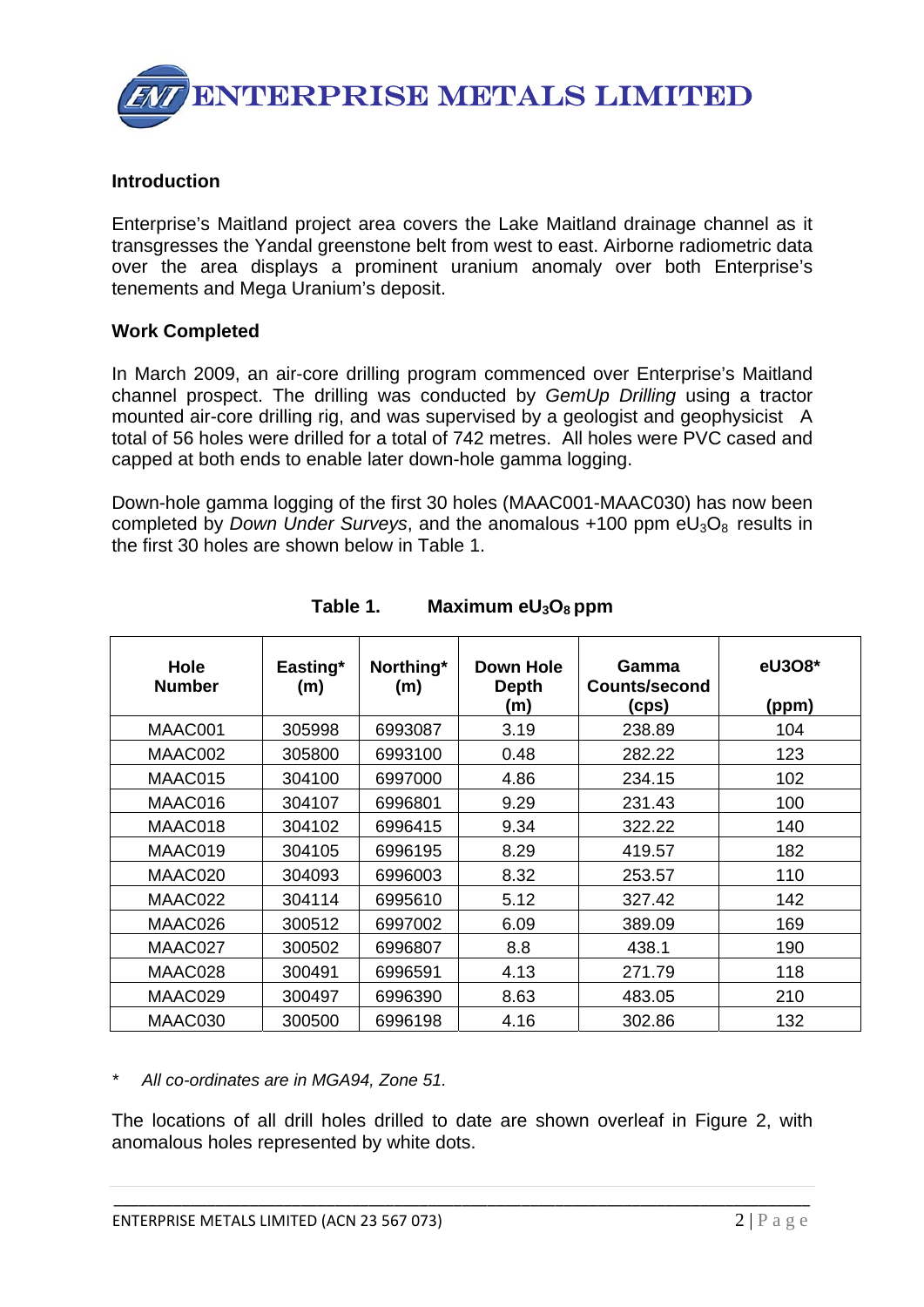

When composited to a minimum intersection length of 1 metre, seven holes returned +100ppm  $eU_3O_8$  over 1 metre. (Refer Table 2 below)

Strip logs for holes MAAC027 and MAAC029 are shown overleaf to illustrate the distribution of uranium in these holes.

| Hole<br><b>Number</b> | <b>Depth</b><br>From<br>(m) | <b>Depth</b><br>To<br>(m) | Gamma<br>Cps | eU308<br>ppm |
|-----------------------|-----------------------------|---------------------------|--------------|--------------|
| MAAC019               | 8                           | 9                         | 236.94       | 103          |
| MAAC026               | 6                           | 7                         | 238.56       | 104          |
| MAAC026               | 9                           | 10                        | 262.04       | 114          |
| MAAC027               | 5                           | 6                         | 230.55       | 100          |
| MAAC027               | 8                           | 9                         | 254.50       | 111          |
| MAAC027               | 9                           | 10                        | 285.78       | 124          |
| MAAC029               | 9                           | 10                        | 240.97       | 105          |

**Table 2. 1 Metre Composite : eU3O8 > 100ppm** 



**Figure 2. All Enterprise Drill Hole Locations, Over Airborne Uranium Image**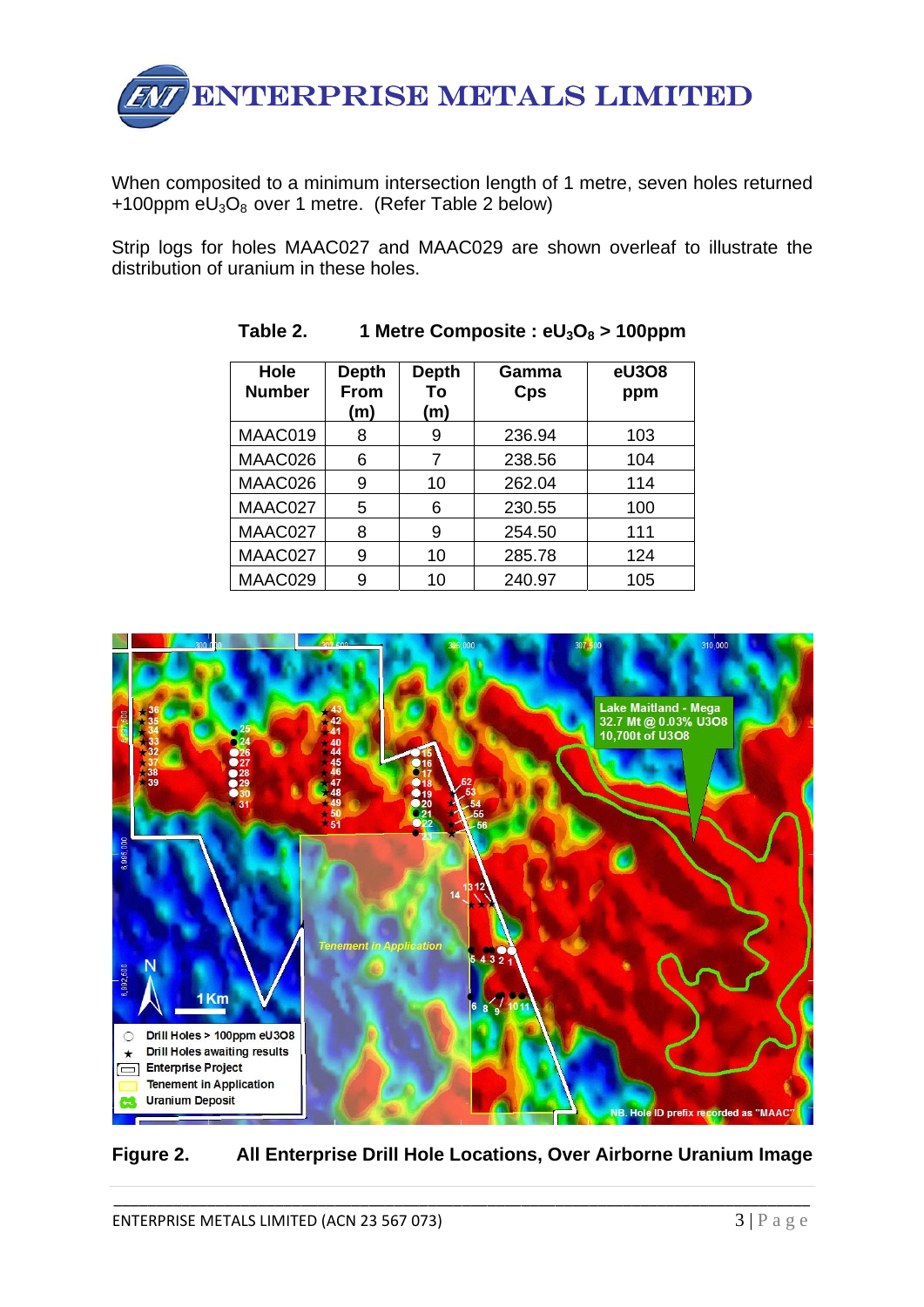

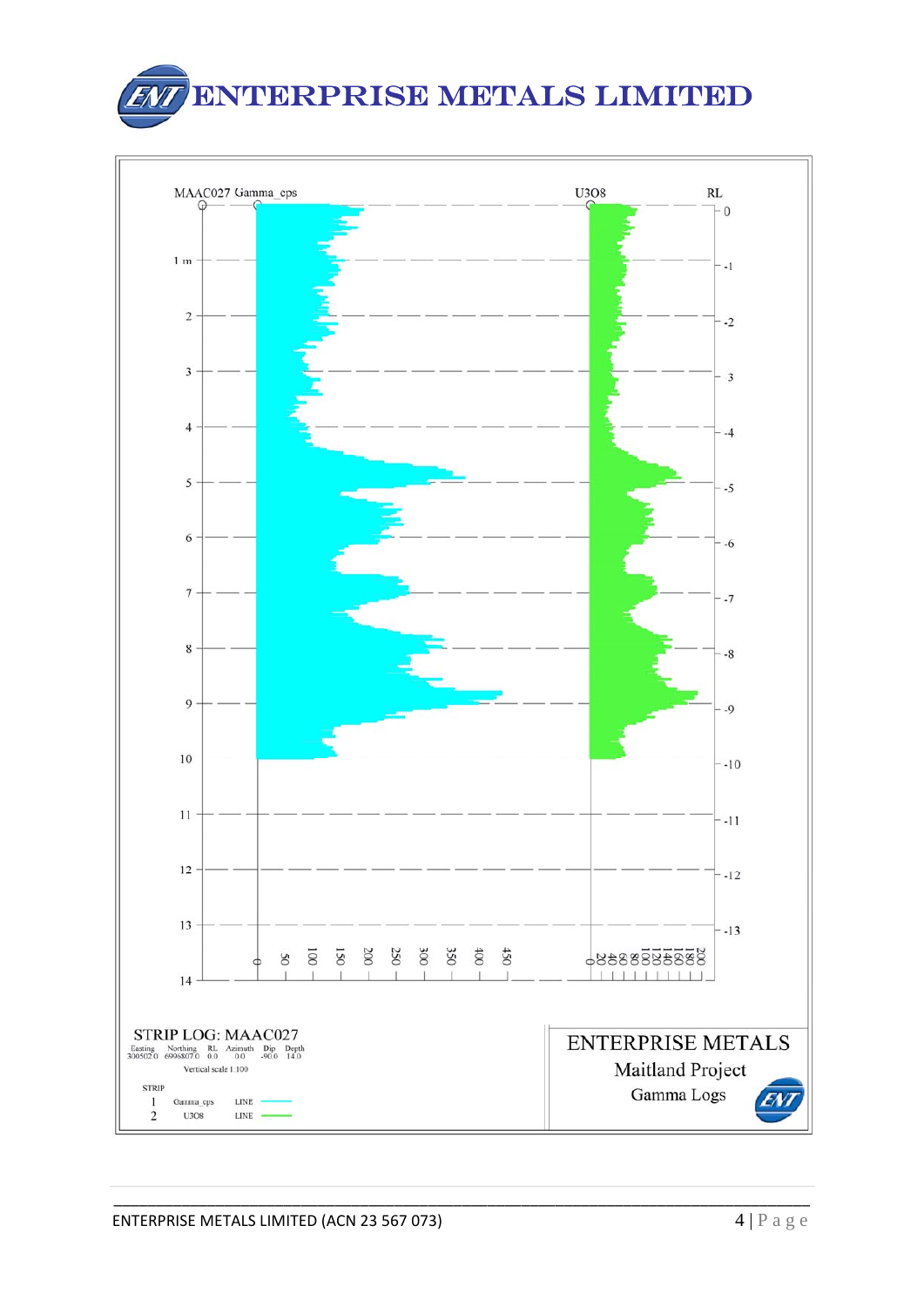

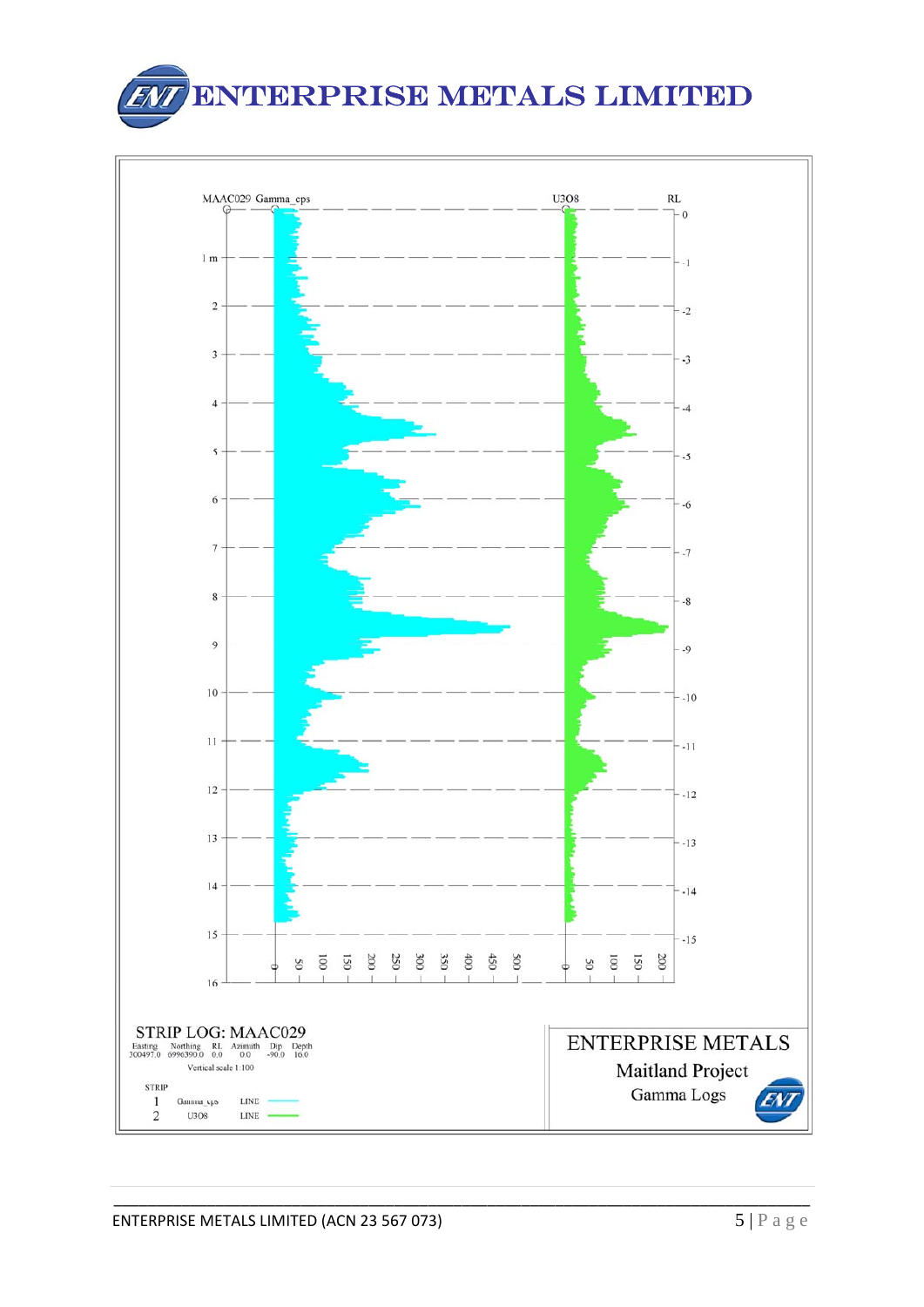

## **BACKGROUND TO MAITLAND PROJECT**

The initial discovery of uranium mineralisation at Lake Maitland resulted from a regional aerial radiometric survey by the Bureau of Mineral Resources (BMR). Subsequent exploration programs included more detailed radiometric surveys, geological mapping, auger, RAB and aircore drilling which led to the discovery of what is now Mega Uranium's Lake Maitland uranium deposit (*published resource of 32.7 Mt at 330 ppm U3O8 using a cut off grade of 100 parts per million*).

Enterprise's Maitland Project lies immediately upstream from Mega's deposit. This area, north of the mothballed Bronzewing gold mine, has been extensively explored for gold, but there has been very little work carried out specifically targeting uranium.

Uranium is dissolved in the weathering processes of certain Archaean granitic rocks in Western Australia's Yilgarn Craton. It is believed that the Maitland Project bears multiple sites where potential exists for dissolved uranium, transported down the Lake Way-Centipede drainage system, to have been chemically re-concentrated into high grade carnotite deposits.

The WA State government announced in mid December 2008 that it had received an application from Mega Uraniuam to mine its Lake Maitland deposit. The press also reported that Mega's deposit is currently the 5<sup>th</sup> largest in WA, and has an in-ground value of between \$1.3 billion and \$4.6 billion.

**Dermot Ryan Managing Director**

*Contact: Telephone: 08 9436 9200 Facsimile: 08 9436 9299 Email: [admin@enterprisemetals.com.au](mailto:admin@enterprisemetals.com.au)*

*The information in this announcementthat relatesto Exploration Results has been reviewed by Mr Dermot Ryan,* who is a Fellow of the Australian Institute of Geoscientists, a Fellow of the Australasian Institute of Mining and *Metallurgy, a Chartered Professional and a full time employee of geological consultancy XServ Pty Ltd.MrRyan hassufficientrelevant experience inthe stylesofmineralisationandtypesof deposit under consideration, and in the* activity he is undertaking, to qualify as a Competent Person as defined in the 2004 Edition of the "Australian Code *for Reporting of Exploration Results, Mineral Resources and Ore Reserves" (the JORC Code), and consents to the inclusion of the information in the form and context in which it appears*.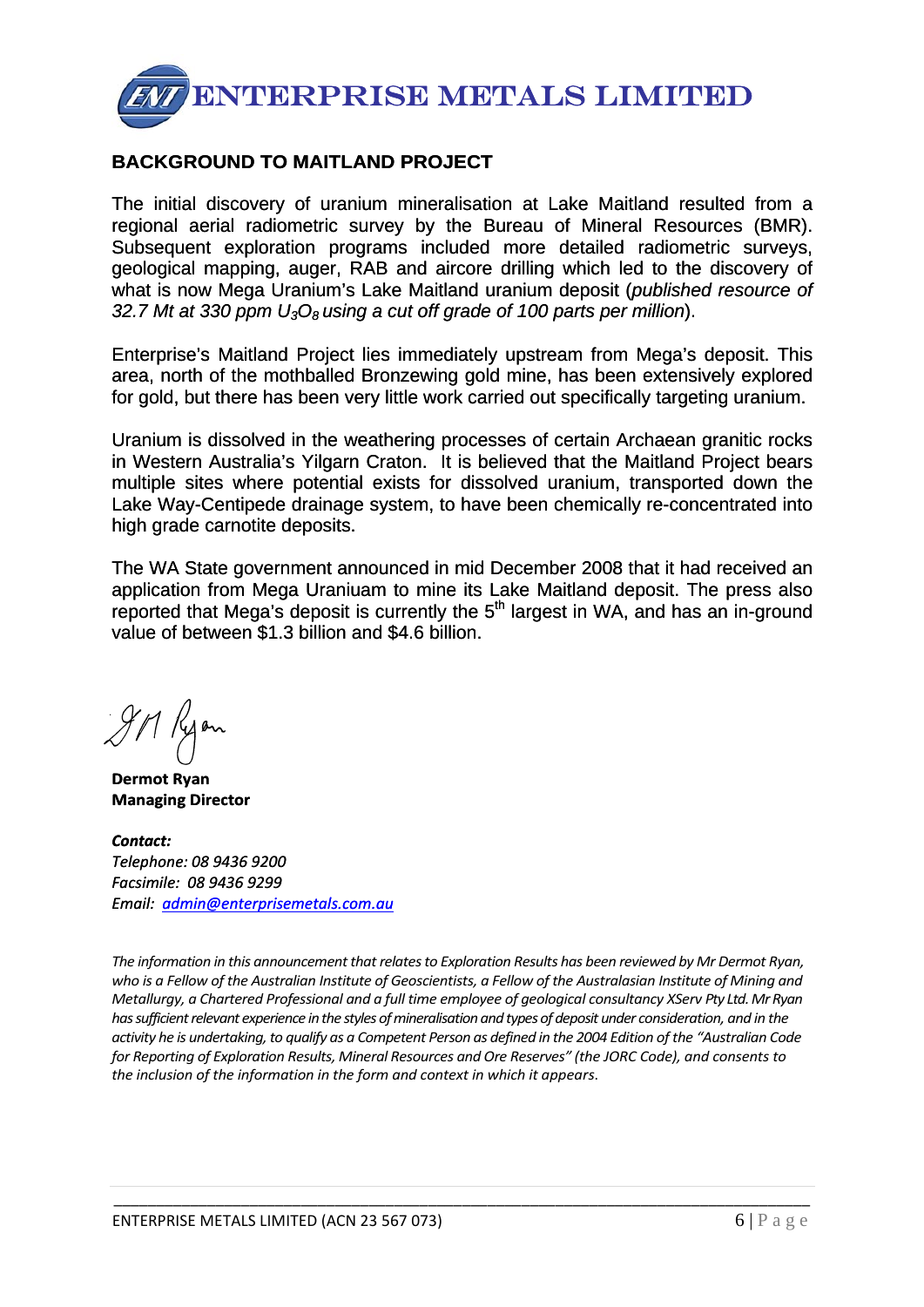

## **Background to Logging and Assaying Technique**

Enterprise Metals Limited uses total count gamma logging as it's primary method for  $eU_3O_8$  assays. The gamma probe samples a volume around the crystal that has a radius of approximately 35cm when compared to a drillhole of radius 5cm. Thus a calibrated total count gamma probe is likely to be more accurate than drillhole samples due to the larger in-situ sampling volume. From literature review on other calcrete deposits, disequilibrium between uranium and its daughter products is not considered a major problem when using total count gamma logging to calculate  $eU_3O_8$  grades. The literature rewiew showed disequilibrium factors ranging from 0.8 to 1.6 but having a mean value close to 1.0.

#### **Logging Procedure**

All Enterprise's drill holes were gamma logs with Probe S792, at a constant depth interval of 2cm using a logging speed of approximately 2m/minute. The slow logging speed and short recording interval was chosen to give a very detailed profile of the gamma distribution in each drillhole. The gamma probe detects radiation in a roughly spherical volume (radius approximately 35cm. The gamma counts are equivalent to the gradex thickness product of the mineralisation adjacent to the hole. The probe detects a mineralised zone approximately 35cm from it's edge and continues to detect the zone for another 35cm after passing through it. Whilst in the mineralised zone, the probe can achieve a count rate proportional to the grade if it's detection volume is wholly within the mineralise zone. The true thickness and grade of a zone can be determined where its thickness is greater than 70cm thick and of uniform grade. For mineralised zones less than 70cm thick the probe can only determine the grade thickness product of the zone.

For zones greater than 70cm, the edge of mineralisation occurs at the half maximum amplitude point on the gamma logs and the true grade is represented by the maximum amplitude. For zones less than 70cm the edge of the mineralisation will be closer to the peak but cannot be accurately determined and the true grade will be unknown but greater than the maximum amplitude. No filtering of the logs has been applied to the gamma logs.

#### **Calibrations and Corrections**

The S792 probe was calibrated at Australian Mineral Development Laboratory's (AMDEL) test pits in Adelaide (now administered by the South Australian Department of Mines & Energy (SADME). Appendix 1 contains a report on the calibration of probe S792. Table II shows these results for probe S792.

| Test<br>Pit     | <b>Thickness</b> | Grade         | <b>CPS</b> | Grade              | CPS <sup>*</sup><br><b>Thicknes</b><br>s | <b>Calibration</b>                                | <b>Calibration</b>          |
|-----------------|------------------|---------------|------------|--------------------|------------------------------------------|---------------------------------------------------|-----------------------------|
|                 | (m)              | %<br>$U_3O_8$ |            | $eU_3O_8$<br>(ppm) |                                          | $\%$ U <sub>3</sub> O <sub>8</sub> (K-<br>Factor) | $eU_3O_8$ ppm<br>(K-Factor) |
| AM1             | 1.38             | 0.219         | 4668       | 2190               | 6441.84                                  | 0.00004692                                        | 0.46915167                  |
| AM <sub>2</sub> | 1.43             | 0.92          | 1653<br>4  | 9200               | 23643.62                                 | 0.00005564                                        | 0.55642918                  |
| AM3             | 1.34             | 0.054         | 1232       | 540                | 1650.88                                  | 0.00004383                                        | 0.43831169                  |
|                 |                  |               |            |                    | Average                                  | 0.00004880                                        | 0.48796418                  |

#### **Table II S972 AMDEL Calibration Results**

The standard method of quantitative interpretation of gamma logs are based on the assumption that the area beneath the gamma log or the amplitude of the response is directly proportional to the quantity of radioactive material causing the anomly.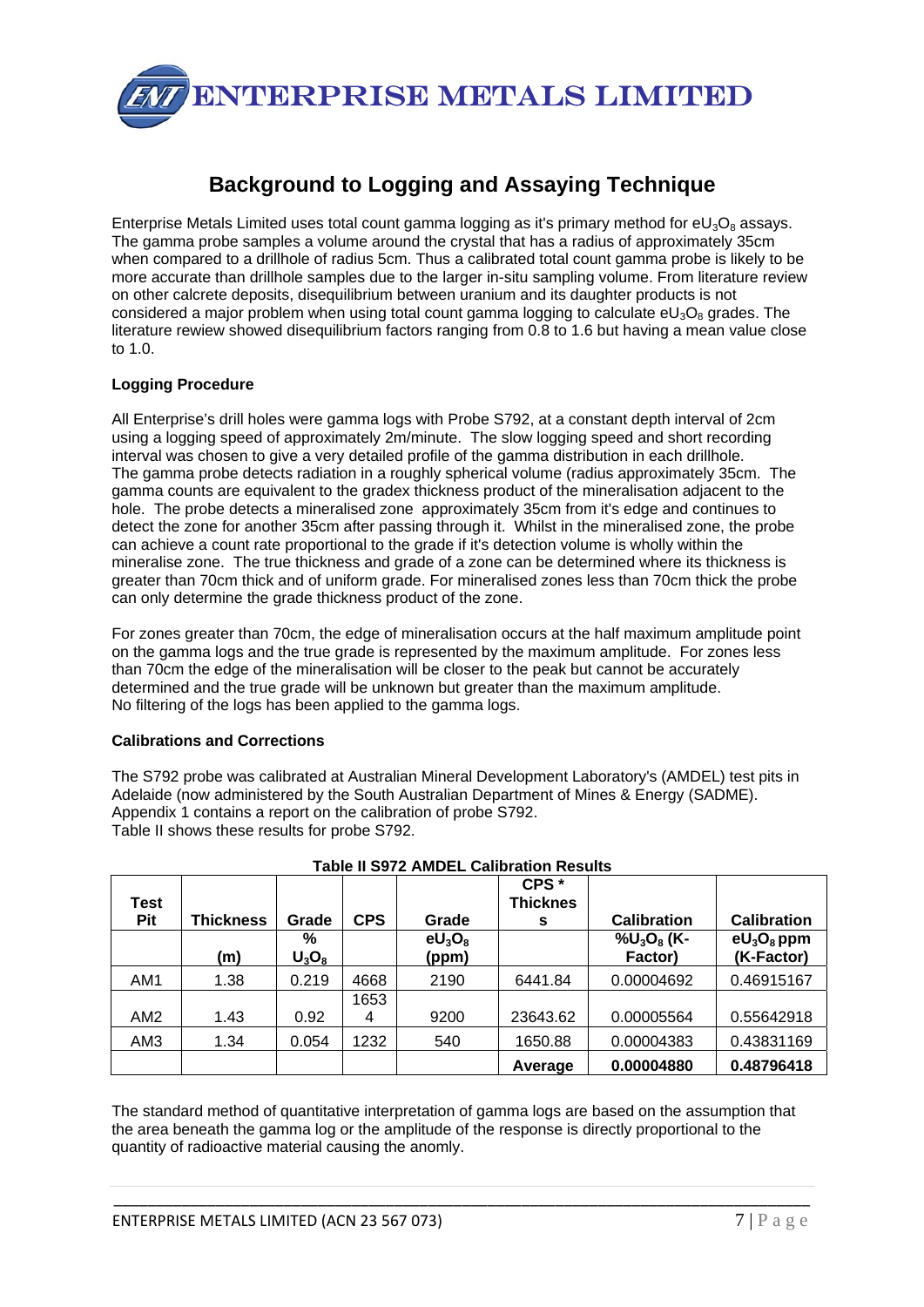

i.e. **GT = KA** where **G** is the average grade over a zone **T** meters thick **K** is the calibration constant of the probe **G = KI** where **I** is the count rate at any point on the log **K** is the calibration constant of the probe **G** is the grade at that point

From Table II the K calculated for three different zones is different for each of the zones. This indicates that the relsationship between counts per second and grade is not linear. In Figure 1. The calibration data for probe S972 is shown. The figure shows a linear best fit for the data (black) and a polynomial best fit for the data.





Table III shows the grade calcultaions using the best fit linear and bets fit polynomial equations. Clearly the polynomial equation provides a better estimate of the uranium grade. The polynomial method also has the advantage in that it provides the best fit to the three different calibration pit grades without the need to calculate dead times. It also compensates for the increasing dead time with count rate and the increasing 'Z effect' at higher grades. Simple substitution of the measured count rate in the equation representing the polynomial curve fit will give the equivalent  $U_3O_8$  in ppm.

| <b>CPS</b> | Grade           | Linear          | <b>Poly</b>     |  |
|------------|-----------------|-----------------|-----------------|--|
|            | $eU_3O_8$ (ppm) | $eU_3O_8$ (ppm) | $eU_3O_8$ (ppm) |  |
| 4668       | 2190            | 2368.5232       | 2188.07146738   |  |
| 16534      | 9200            | 9160.6216       | 9201.75078124   |  |
| 1232       | 540             | 401.7568        | 546.16477978    |  |

| Table III - AMDEL Grade Calculations |  |
|--------------------------------------|--|
|--------------------------------------|--|

Hole size corrections for ethe probe were measured in pit AM7. This pit has 5 different hole sizes through the same mineralised zone. Figure 2 shows the hole diameter correction factor for probe S792. See Appendix I for the AMDEL measurements that were used to derive this correction factor. The November 2007 drilling program had aircore holes with a diameter of 55mm thus a 0.92 correction factor needs to be applied to th raw gamma counts prior to caluclating  $eU_3O_8$ .